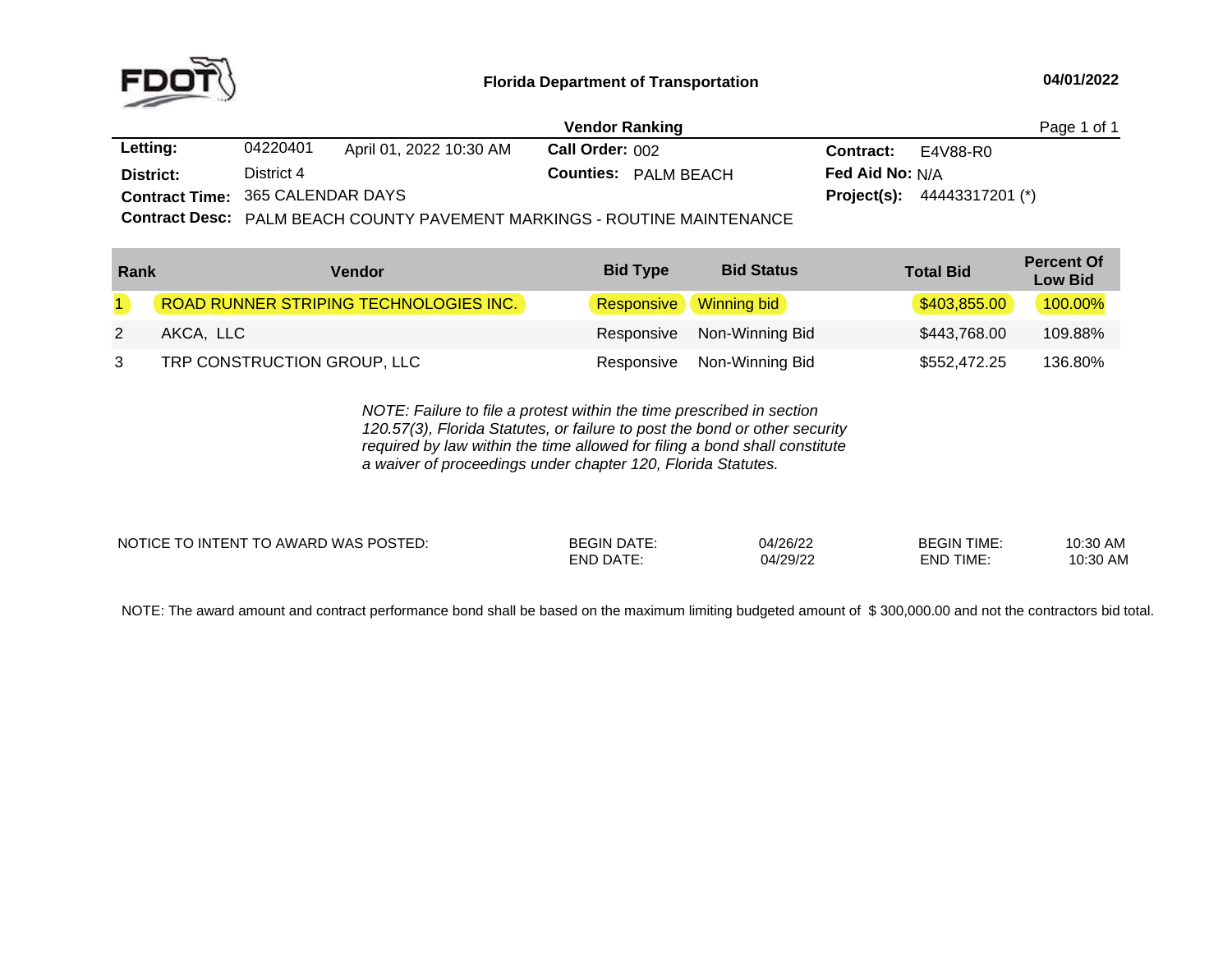

#### **04/01/2022**

### **Tabulation**

Page 1 of 6

| Letting:                                | 04220401   | April 01, 2022 | Call Order: 002  |            | <b>Contract:</b>       | E4V88-R0                             |  |
|-----------------------------------------|------------|----------------|------------------|------------|------------------------|--------------------------------------|--|
| District:                               | District 4 |                | <b>Counties:</b> | PALM BEACH | <b>Fed Aid No: N/A</b> |                                      |  |
| <b>Contract Time: 365 CALENDAR DAYS</b> |            |                |                  |            |                        | <b>Project(s):</b> $44443317201$ (*) |  |

# **Contract Descr:** PALM BEACH COUNTY PAVEMENT MARKINGS - ROUTINE MAINTENANCE<br>T

The work under this contract consists of installing, removing, and replacing thermoplastic pavement markings and raised retro-reflective pavement markers at various locations on primary roads in Palm Beach County.

• MAXIMUM LIMITING: The award amount and the contract performance bond shall be based on the maximum limiting budget amount of \$300,000.00 and not the contractors bid total. There is no guarantee of minimum or maximum<br>ລຫວມາt to be issued under this contract amount to be issued under this contract.

•PERFORMANCE BOND: <sup>A</sup> Contract / Performance bond is required for this project

• REQUIRED SUBMITTAL WITH BID: Experience in Pavement Markings. Work experience form 850-070-06 must be submitted with the bid.

•GENERAL LIABILITY: The limits of coverage shall not be less than \$1,000,000 for each occurrence and not less than <sup>a</sup> \$5,000,000 annual general aggregate, inclusive of amounts provided by an umbrella or excess policy. The limits of coverage described herein shall apply fully to the work or operations performed under the Contract, and may not be shared with or diminished by claims unrelated to the contract. The policy/ies and coverage described herein may be subject to <sup>a</sup> deductible. Pay all deductibles as required by the policy. No policy/ies or coverage described herein may contain or be subject to <sup>a</sup> Retention or <sup>a</sup> Self-Insured Retention.

|                    | Line No / Item ID<br><b>Item Description</b> | <b>Alternate</b>                                                  | Quantity<br><b>Units</b> | (1) ROAD RUNNER STRIPING<br><b>TECHNOLOGIES INC.</b> |                   | $(2)$ AKCA, LLC   |                   |                   | (3) TRP CONSTRUCTION<br><b>GROUP, LLC</b> |
|--------------------|----------------------------------------------|-------------------------------------------------------------------|--------------------------|------------------------------------------------------|-------------------|-------------------|-------------------|-------------------|-------------------------------------------|
|                    | () indicates item is bid as Lump Sum         |                                                                   |                          | <b>Unit Price</b>                                    | <b>Ext Amount</b> | <b>Unit Price</b> | <b>Ext Amount</b> | <b>Unit Price</b> | <b>Ext Amount</b>                         |
|                    | <b>SECTION:</b>                              | 0001                                                              |                          | (PAVEMENT STRIPING (LARGE MACHINE) (LM               |                   |                   |                   |                   |                                           |
| 0005               | 0711 12101<br>WHITE, SOLID, 6"               | THERMOPLASTIC, REFURBISHMENT,                                     | 45.000<br><b>GM</b>      | 2.750.00000                                          | 123,750.00        | 3,300.00000       | 148,500.00        | 3,000.00000       | 135,000.00                                |
| 0010<br><b>USE</b> | 0711 12121                                   | THERMOPLASTIC, REFURBISHMENT,<br>WHITE, SOLID, 6" FOR MAINTENANCE | 2,000.000<br>LF          | 0.78000                                              | 1,560.00          | 0.70000           | 1,400.00          | 1.35000           | 2,700.00                                  |
| 0015<br><b>USE</b> | 0711 12122                                   | THERMOPLASTIC, REFURBISHMENT,<br>WHITE, SOLID, 8" FOR MAINTENANCE | 2,000.000<br>LF          | 1.35000                                              | 2,700.00          | 1.00000           | 2,000.00          | 1.50000           | 3,000.00                                  |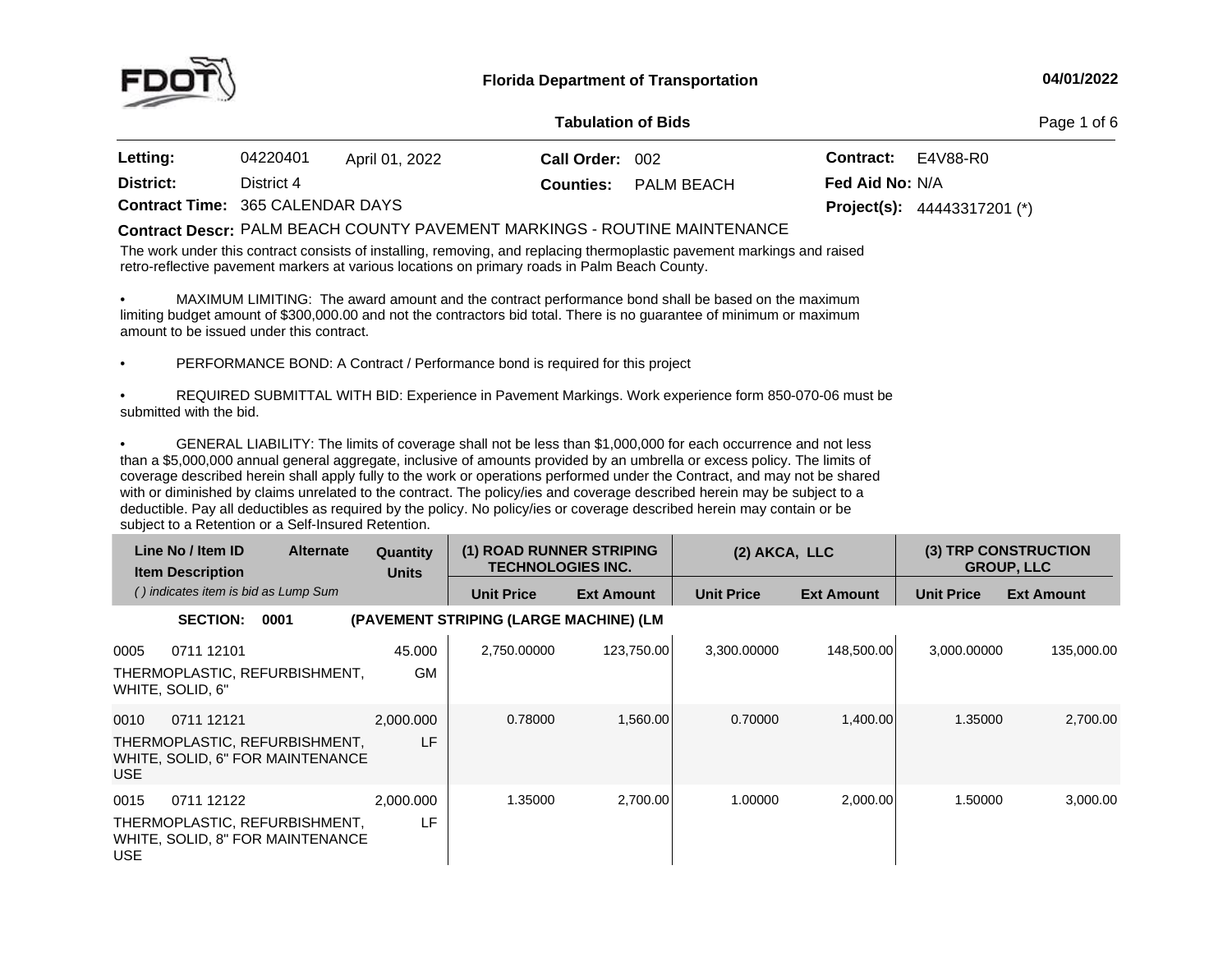

## **04/01/2022**

**Tabulation**

Page 2 of 6

| Letting:                |                                              | 04220401                                                                                              | April 01, 2022           |                                                      | Call Order: 002   |                   | <b>Contract:</b>  | E4V88-R0          |                                           |
|-------------------------|----------------------------------------------|-------------------------------------------------------------------------------------------------------|--------------------------|------------------------------------------------------|-------------------|-------------------|-------------------|-------------------|-------------------------------------------|
|                         | Line No / Item ID<br><b>Item Description</b> | <b>Alternate</b>                                                                                      | Quantity<br><b>Units</b> | (1) ROAD RUNNER STRIPING<br><b>TECHNOLOGIES INC.</b> |                   | (2) AKCA, LLC     |                   |                   | (3) TRP CONSTRUCTION<br><b>GROUP, LLC</b> |
|                         |                                              | () indicates item is bid as Lump Sum                                                                  |                          | <b>Unit Price</b>                                    | <b>Ext Amount</b> | <b>Unit Price</b> | <b>Ext Amount</b> | <b>Unit Price</b> | <b>Ext Amount</b>                         |
|                         | <b>SECTION:</b>                              | 0001                                                                                                  |                          | (PAVEMENT STRIPING (LARGE MACHINE) (LM               |                   |                   |                   |                   |                                           |
| 0020<br><b>ONLY</b>     | 0711 12123                                   | THERMOPLASTIC, REFURBISHMENT,<br>WHITE, SOLID, 12" FOR CROSS WALK<br>OR ROUNDABOUT- MAINTENANCE USE   | 2,000.000<br>LF          | 2.65000                                              | 5,300.00          | 4.00000           | 8,000.00          | 2.70000           | 5,400.00                                  |
| 0025                    | 0711 12124                                   | THERMOPLASTIC, REFURBISHMENT,<br>WHITE, SOLID, 18" FOR DIAGONAL OR<br>CHEVRON, MAINTENANCE USE ONLY   | 2,000.000<br>LF          | 3.20000                                              | 6,400.00          | 4.00000           | 8,000.00          | 5.00000           | 10,000.00                                 |
| 0030<br><b>ONLY</b>     | 0711 12125                                   | THERMOPLASTIC, REFURBISHMENT,<br>WHITE, SOLID, 24" FOR STOP LINE OR<br>CROSSWALK, MAINTENANCE USE     | 2,000.000<br>LF          | 4.75000                                              | 9,500.00          | 5.50000           | 11,000.00         | 7.00000           | 14,000.00                                 |
| 0035<br>WHITE, SKIP, 6" | 0711 12131                                   | THERMOPLASTIC, REFURBISHMENT,                                                                         | 20.000<br><b>GM</b>      | 800.00000                                            | 16,000.00         | 1,100.00000       | 22,000.00         | 1,000.00000       | 20,000.00                                 |
| 0040<br><b>USE ONLY</b> | 0711 12141                                   | THERMOPLASTIC, REFURBISHMENT,<br>WHITE, 2-4 DOTTED GUIDELINE / 6-10<br>GAP EXTENSION, 6", MAINTENANCE | 20.000<br><b>GM</b>      | 100.00000                                            | 2,000.00          | 200.00000         | 4,000.00          | 1,500.00000       | 30,000.00                                 |
| 0045<br><b>MESSAGE</b>  | 0711 12160                                   | THERMOPLASTIC, REFURBISH, WHITE,                                                                      | 20.000<br>EA             | 125.00000                                            | 2,500.00          | 150.00000         | 3,000.00          | 140.00000         | 2,800.00                                  |
| 0050<br><b>ARROWS</b>   | 0711 12170                                   | THERMOPLASTIC, REFURBISH, WHITE,                                                                      | 20,000<br>EA             | 90.00000                                             | 1,800.00          | 120.00000         | 2,400.00          | 70.00000          | 1,400.00                                  |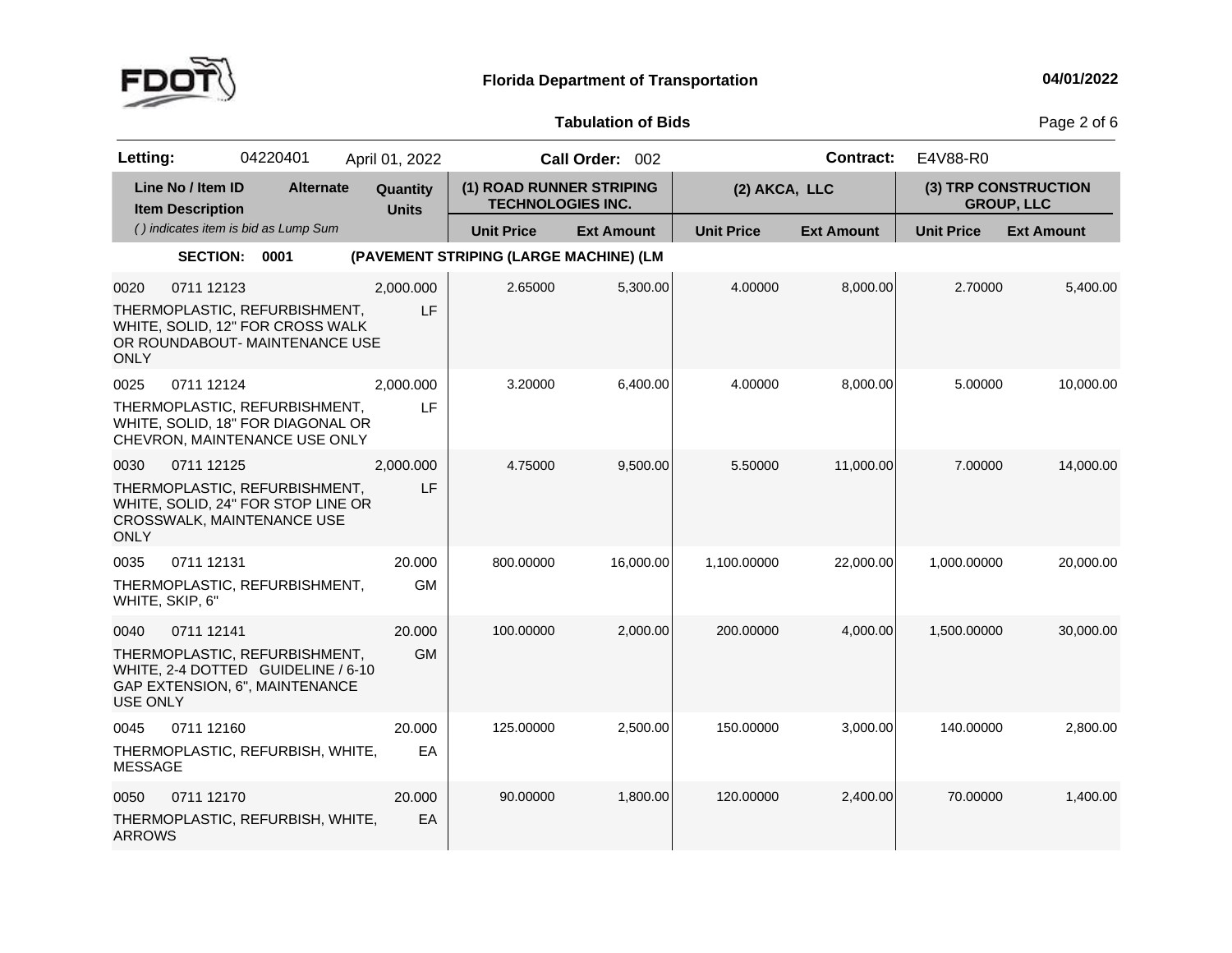

**Tabulation**

Page 3 of 6

| Letting:                |                                              | 04220401                                                                                               | April 01, 2022           |                                                      | Call Order: 002   |                   | <b>Contract:</b>  | E4V88-R0          |                                           |
|-------------------------|----------------------------------------------|--------------------------------------------------------------------------------------------------------|--------------------------|------------------------------------------------------|-------------------|-------------------|-------------------|-------------------|-------------------------------------------|
|                         | Line No / Item ID<br><b>Item Description</b> | <b>Alternate</b>                                                                                       | Quantity<br><b>Units</b> | (1) ROAD RUNNER STRIPING<br><b>TECHNOLOGIES INC.</b> |                   | (2) AKCA, LLC     |                   |                   | (3) TRP CONSTRUCTION<br><b>GROUP, LLC</b> |
|                         |                                              | () indicates item is bid as Lump Sum                                                                   |                          | <b>Unit Price</b>                                    | <b>Ext Amount</b> | <b>Unit Price</b> | <b>Ext Amount</b> | <b>Unit Price</b> | <b>Ext Amount</b>                         |
|                         | <b>SECTION:</b>                              | 0001                                                                                                   |                          | (PAVEMENT STRIPING (LARGE MACHINE) (LM               |                   |                   |                   |                   |                                           |
| 0055                    | 0711 12201<br>YELLOW, SOLID, 6"              | THERMOPLASTIC, REFURBISHMENT,                                                                          | 20.000<br><b>GM</b>      | 2,750.00000                                          | 55,000.00         | 3,300.00000       | 66,000.00         | 3,000.00000       | 60,000.00                                 |
| 0060<br><b>USE ONLY</b> | 0711 12221                                   | THERMOPLASTIC, REFURBISHMENT,<br>YELLOW, SOLID, 6" MAINTENANCE                                         | 2,000.000<br>LF          | 0.78000                                              | 1,560.00          | 0.50000           | 1,000.00          | 2.00000           | 4,000.00                                  |
| 0065<br>ONLY            | 0711 12222                                   | THERMOPLASTIC, REFURBISHMENT,<br>YELLOW, SOLID, 8" MAINTENANCE USE                                     | 2,000.000<br>LF          | 0.85000                                              | 1,700.00          | 0.50000           | 1,000.00          | 2.00000           | 4,000.00                                  |
| 0070<br><b>ONLY</b>     | 0711 12224                                   | THERMOPLASTIC, REFURBISHMENT,<br>YELLOW, SOLID, 18" FOR DIAGONAL<br>OR CHEVRON, MAINTENANCE USE        | 2,000.000<br>LF          | 3.00000                                              | 6,000.00          | 4.00000           | 8,000.00          | 5.00000           | 10,000.00                                 |
| 0075                    | 0711 12231<br>YELLOW, SKIP, 6"               | THERMOPLASTIC, REFURBISHMENT,                                                                          | 20.000<br><b>GM</b>      | 800.00000                                            | 16,000.00         | 1,100.00000       | 22,000.00         | 1,000.00000       | 20,000.00                                 |
| 0080                    | 0711 12241                                   | THERMOPLASTIC, REFURBISHMENT,<br>YELLOW 2-4 DOTTED GUIDELINE/ 6-10<br>GAP EXTENSION, 6" MAINT USE ONLY | 20.000<br><b>GM</b>      | 100.00000                                            | 2,000.00          | 200.00000         | 4,000.00          | 1,500.00000       | 30,000.00                                 |
| 0085                    | 0711 14160<br>WHITE, MESSAGE                 | THERMOPLASTIC, PREFORMED,                                                                              | 20.000<br>EA             | 205.00000                                            | 4,100.00          | 180.00000         | 3,600.00          | 220.00000         | 4,400.00                                  |
| 0090                    | 0711 14170<br>WHITE, ARROW                   | THERMOPLASTIC, PREFORMED,                                                                              | 20.000<br>EA             | 95.00000                                             | 1,900.00          | 90.00000          | 1,800.00          | 165.00000         | 3,300.00                                  |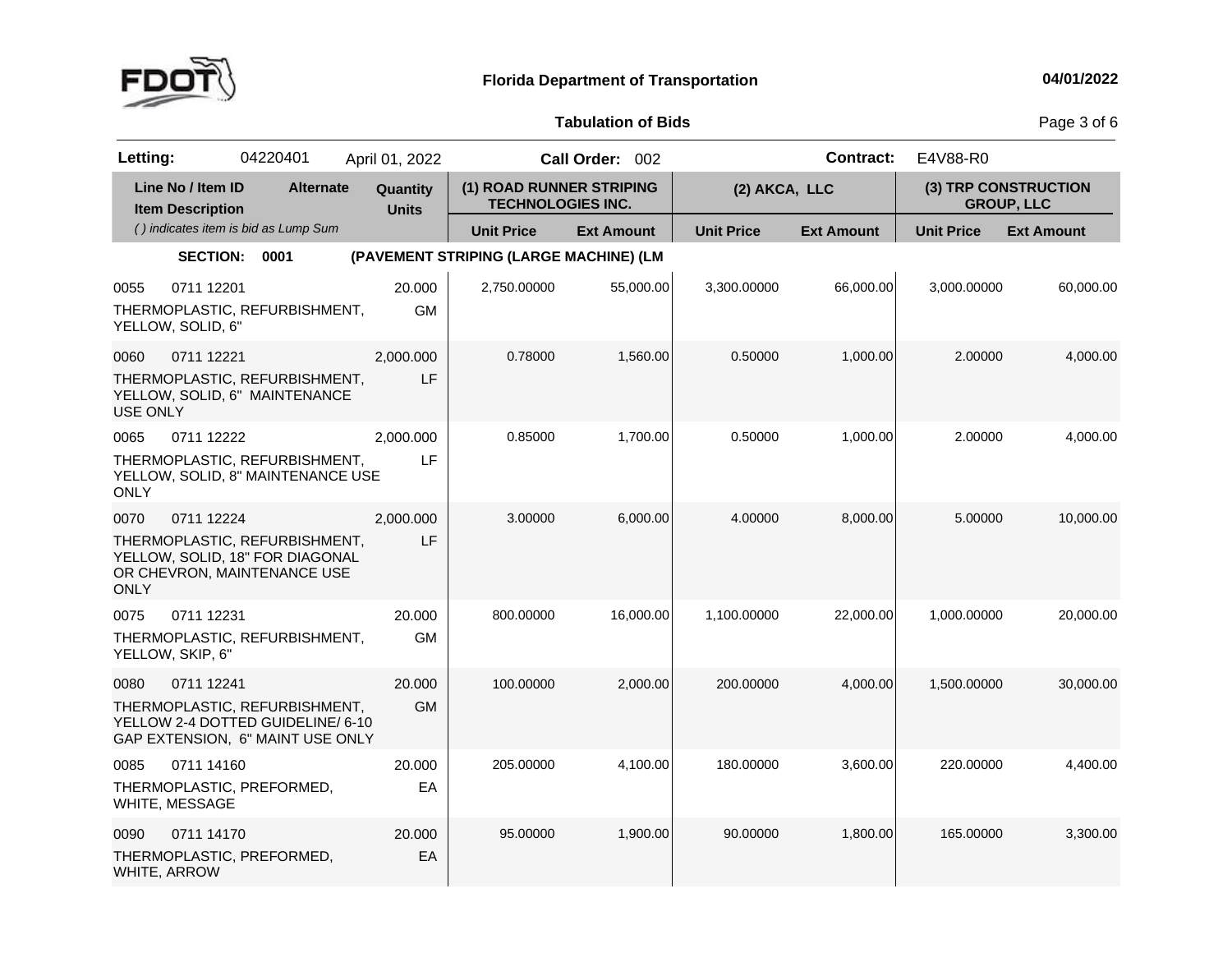

**Tabulation**

Page 4 of 6

| Letting:                |                                                                           | 04220401                                                          | April 01, 2022           |                                                      | Call Order: 002   |                   | <b>Contract:</b>  | E4V88-R0          |                                           |
|-------------------------|---------------------------------------------------------------------------|-------------------------------------------------------------------|--------------------------|------------------------------------------------------|-------------------|-------------------|-------------------|-------------------|-------------------------------------------|
|                         | Line No / Item ID<br><b>Item Description</b>                              | <b>Alternate</b>                                                  | Quantity<br><b>Units</b> | (1) ROAD RUNNER STRIPING<br><b>TECHNOLOGIES INC.</b> |                   | (2) AKCA, LLC     |                   |                   | (3) TRP CONSTRUCTION<br><b>GROUP, LLC</b> |
|                         |                                                                           | () indicates item is bid as Lump Sum                              |                          | <b>Unit Price</b>                                    | <b>Ext Amount</b> | <b>Unit Price</b> | <b>Ext Amount</b> | <b>Unit Price</b> | <b>Ext Amount</b>                         |
|                         | <b>SECTION:</b>                                                           | 0001                                                              |                          | (PAVEMENT STRIPING (LARGE MACHINE) (LM               |                   |                   |                   |                   |                                           |
| 0095                    | 0711 17 1<br>THERMOPLASTIC PAVEMENT                                       | THERMOPLASTIC, REMOVE EXISTING<br>MARKINGS- SURFACE TO REMAIN     | 2,000.000<br><b>SF</b>   | 2.00000                                              | 4,000.00          | 6.00000           | 12,000.00         | 1.95000           | 3,900.00                                  |
| 0100                    | 0713103101<br>FOR CONCRETE BRIDGES                                        | PERMANENT TAPE, WHITE, SOLID, 6"                                  | 2.000<br><b>GM</b>       | 19,600.00000                                         | 39,200.00         | 15,000.00000      | 30,000.00         | 27,300.00000      | 54,600.00                                 |
| 0105<br><b>SURFACES</b> | 0713103131<br>PERMANENT TAPE, WHITE,                                      | SKIP/DOTTED, 6" FOR CONCRETE                                      | 2.000<br><b>GM</b>       | 6,000.00000                                          | 12,000.00         | 5,000.00000       | 10,000.00         | 8,800.00000       | 17,600.00                                 |
| 0110                    | 0713103201<br>FOR CONCRETE BRIDGES                                        | PERMANENT TAPE, YELLOW, SOLID, 6"                                 | 2.000<br><b>GM</b>       | 19,600.00000                                         | 39,200.00         | 15,000.00000      | 30,000.00         | 27,300.00000      | 54,600.00                                 |
| 0115<br><b>SURFACES</b> | 0713103231                                                                | PERMANENT TAPE, YELLOW, 10-30<br>SKIP/3-9 DOTTED, 6" FOR CONCRETE | 2.000<br><b>GM</b>       | 6,000.00000                                          | 12,000.00         | 5,000.00000       | 10,000.00         | 8,800.00000       | 17,600.00                                 |
| 0120<br><b>SURFACES</b> | 0713103331<br>PERMANENT TAPE, BLACK,                                      | SKIP/DOTTED, 6" FOR CONCRETE                                      | 2.000<br><b>GM</b>       | 6.000.00000                                          | 12.000.00         | 5.000.00000       | 10.000.00         | 8.800.00000       | 17,600.00                                 |
| 0125<br><b>REMOVE</b>   | 0713107                                                                   | PREFORMED/PERMANENT TAPE,                                         | 1,000.000<br><b>SF</b>   | 3.00000                                              | 3,000.00          | 6.00000           | 6,000.00          | 3.00000           | 3,000.00                                  |
| 0130                    | E706 142<br>REFLECTIVE PAVEMENT<br>MARKER(REMOVE AND<br>REPLACE)(CLASS B) |                                                                   | 2,817.000<br>EA          | 5.00000                                              | 14,085.00         | 4.00000           | 11,268.00         | 4.25000           | 11,972.25                                 |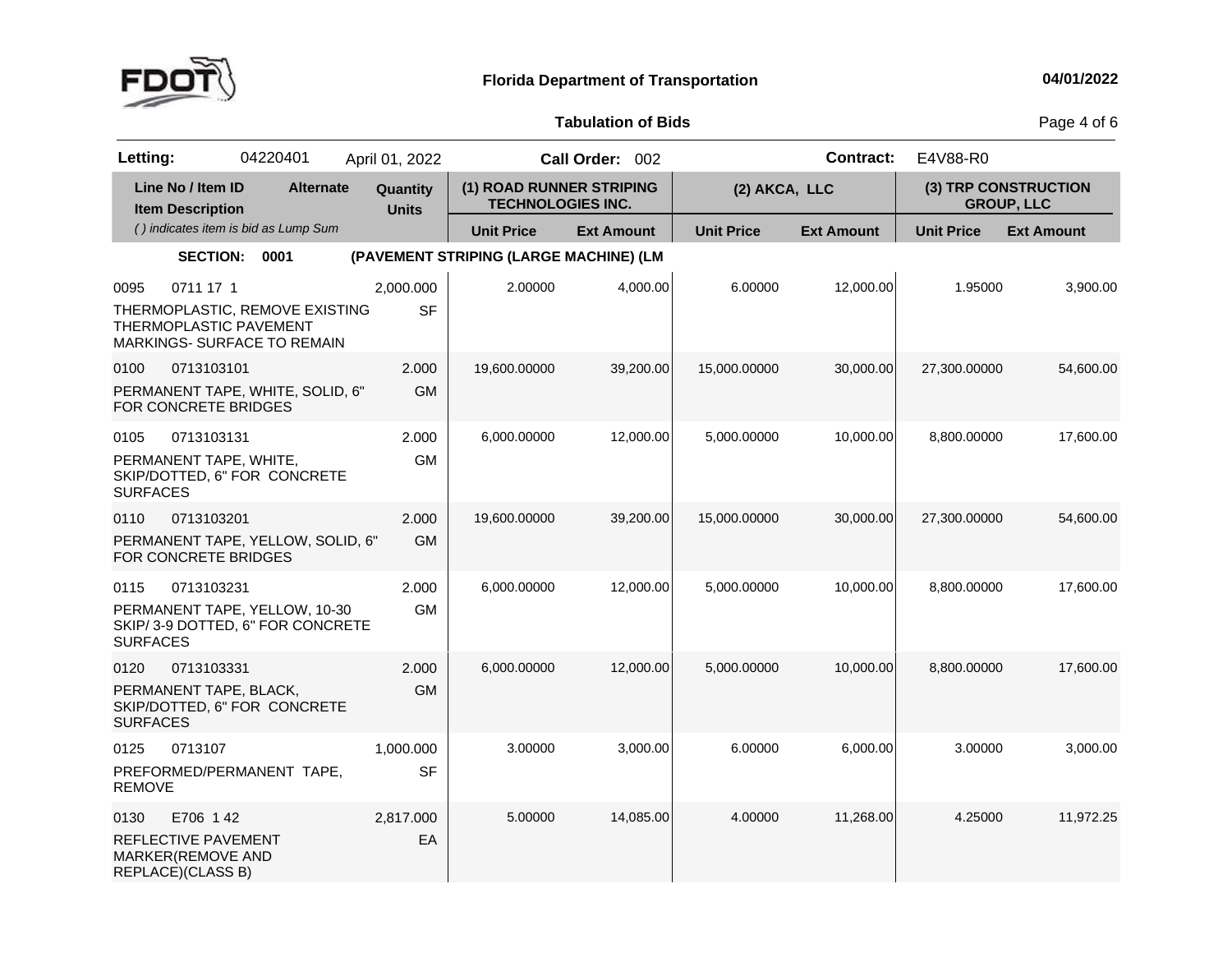

## **Tabulation**

Page 5 of 6

| Letting:          |                                                             | 04220401                                                       | April 01, 2022           |                                                      | Call Order: 002   |                   | Contract:         | E4V88-R0          |                                           |
|-------------------|-------------------------------------------------------------|----------------------------------------------------------------|--------------------------|------------------------------------------------------|-------------------|-------------------|-------------------|-------------------|-------------------------------------------|
|                   | Line No / Item ID<br><b>Item Description</b>                | <b>Alternate</b>                                               | Quantity<br><b>Units</b> | (1) ROAD RUNNER STRIPING<br><b>TECHNOLOGIES INC.</b> |                   | (2) AKCA, LLC     |                   |                   | (3) TRP CONSTRUCTION<br><b>GROUP, LLC</b> |
|                   |                                                             | () indicates item is bid as Lump Sum                           |                          | <b>Unit Price</b>                                    | <b>Ext Amount</b> | <b>Unit Price</b> | <b>Ext Amount</b> | <b>Unit Price</b> | <b>Ext Amount</b>                         |
|                   | <b>SECTION:</b>                                             | 0001                                                           |                          | (PAVEMENT STRIPING (LARGE MACHINE) (LM               |                   |                   |                   |                   |                                           |
| 0135<br>SOLID, 6" | E711 11121                                                  | THERMOPLASTIC, STANDARD, WHITE,                                | 2,000.000<br>LF          | 0.90000                                              | 1,800.00          | 0.85000           | 1,700.00          | 1.65000           | 3,300.00                                  |
| 0140<br>SKIP, 6"  | E711 11141                                                  | THERMOPLASTIC, STANDARD, WHITE,                                | 2,000.000<br>LF          | 1.30000                                              | 2,600.00          | 0.85000           | 1,700.00          | 1.25000           | 2,500.00                                  |
| 0145              | E711 11221<br>THERMOPLASTIC, STANDARD,<br>YELLOW, SOLID, 6" |                                                                | 2,000.000<br>LF          | 0.90000                                              | 1,800.00          | 0.85000           | 1,700.00          | 1.65000           | 3,300.00                                  |
| 0150              | E711 11241<br>THERMOPLASTIC, STANDARD,<br>YELLOW, SKIP, 6"  |                                                                | 2,000.000<br>LF          | 1.20000                                              | 2,400.00          | 0.85000           | 1,700.00          | 1.25000           | 2,500.00                                  |
|                   |                                                             | 0001 PAVEMENT STRIPING Section Totals:<br>(LARGE MACHINE) (LM) |                          |                                                      | \$403,855.00      |                   | \$443,768.00      |                   | \$552,472.25                              |

| <b>Contract Grand Totals:</b> | \$403,855,00 | \$443,768.00 | 552.472.25 |
|-------------------------------|--------------|--------------|------------|
|                               |              |              |            |